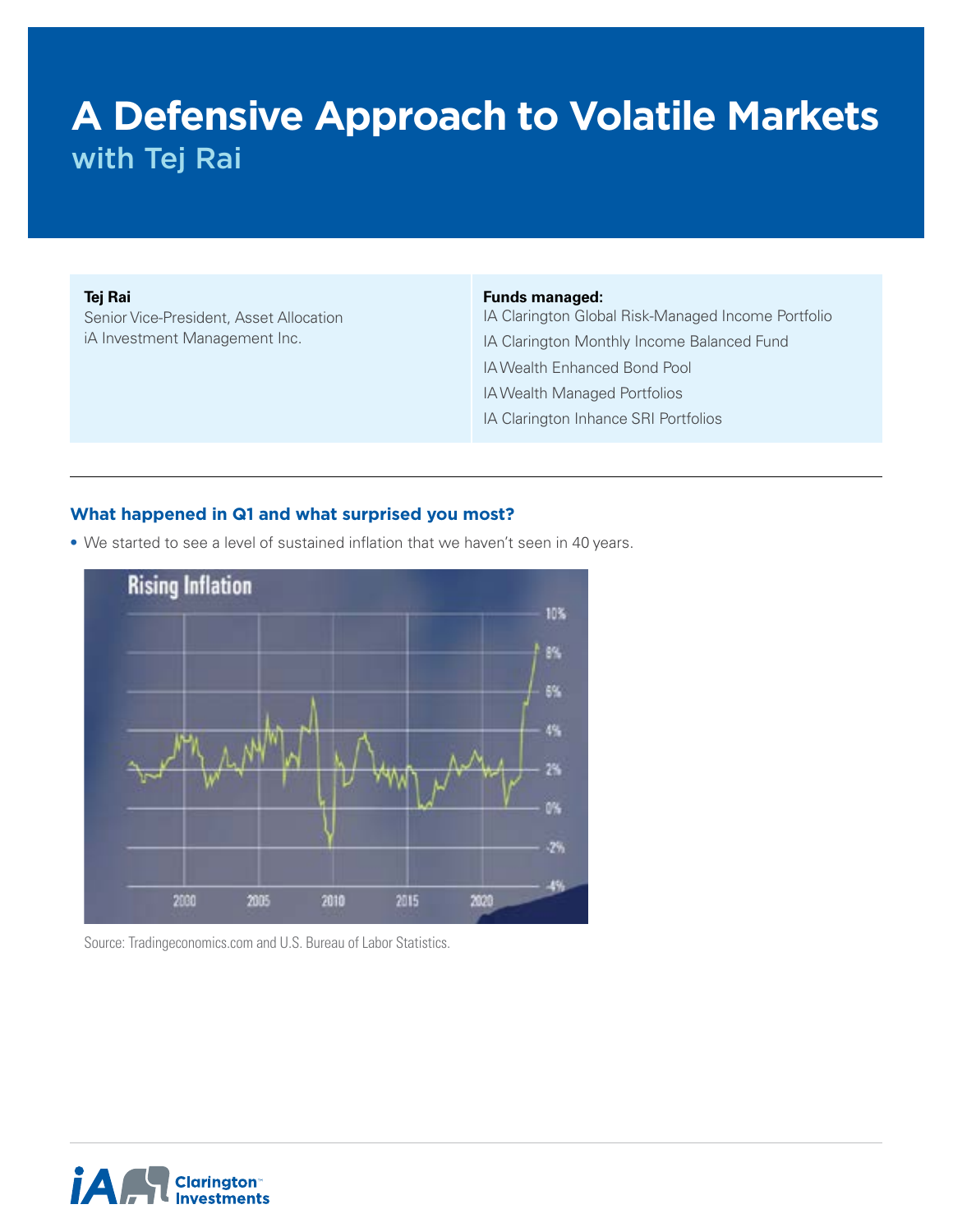• The central banks raised interest rates in a bid to restore price stability. This led to a rapid repricing of the bond market and significant knock-on effects for equities, particularly technology and growth names.



Source: Macrobond and iA Investment Management, as at April 27, 2022.

- The simultaneous decline of bonds and equities has continued into Q2, leaving investors especially those with 60/40 portfolios – with nowhere to hide.
- What I think has been surprising, apart from the fact that bonds and equities have fallen in tandem, is the speed and magnitude of the decline.
- For most of the last 30 years, stocks and bonds have been inversely correlated when stocks zig, bonds zag. But this is because the causes of weakness in the stock market – poor earnings, war, etc. – don't negatively affect the bond market at the same time.
- Inflation is the one phenomenon that negatively impacts both equities and bonds, and this is what made Q1 of this year – and potentially the rest of the year – so difficult.

|          | S&P 500 Index | <b>Barclays U.S. Aggregate</b><br><b>Bond Index</b> |
|----------|---------------|-----------------------------------------------------|
| 1977     | $-7.2%$       | 3.0%                                                |
| 1981     | $-4.9%$       | 6.2%                                                |
| 1990     | $-3.2%$       | 9.0%                                                |
| 2000     | $-9.1%$       | 11.6%                                               |
| 2001     | $-11.9%$      | 8.4%                                                |
| 2002     | $-22.1%$      | 10.3%                                               |
| 2008     | $-37.0%$      | 5.2%                                                |
| 2018     | $-4.4%$       | 0.0%                                                |
| 2022 YTD | $-12.9%$      | $-9.5%$                                             |

Source: Compound Advisors, as at May 13, 2022. Returns in U.S. dollars.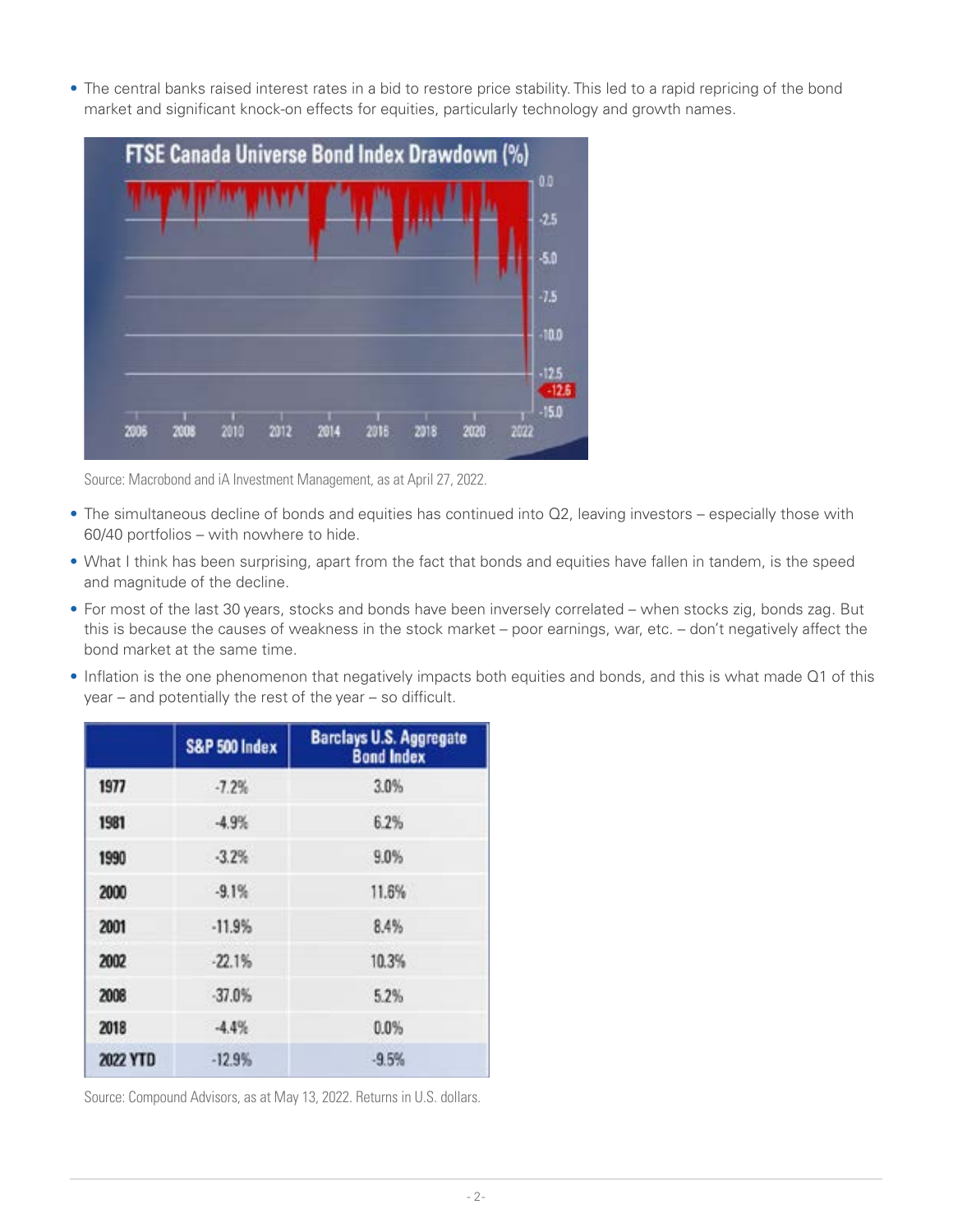## **Why would it be a mistake for investors to sell off their bond exposure?**

- We have to keep in mind that the bond market has already priced in four 50 basis point interest rate hikes. This means a lot of the pain is already priced in.
- That doesn't mean bonds can't decline further, but we think this can only happen if inflation expectations come in hotter than what's already priced in for both Canada and the U.S.
- If inflation were to moderate faster than expected, we could end up seeing a relief rally in bonds as the market comes to see that things won't be as bad as anticipated.
- If you're looking at things from a long-term perspective, it makes sense to stick to the asset allocation that's appropriate for your risk tolerance and objectives rather than try to time the market.

### **What are you favouring in this environment?**

- We're favouring cash. Throughout Q1 and into Q2 we have been reducing our equity exposure, to the point where we're underweight stocks. On the fixed-income side, we've been underweight for a long time and we're staying that way.
- Within our equity underweight we're favouring Canada over the U.S.
	- o Canada is heavily exposed to commodities, which generally do well during inflationary times.
	- o Valuations in the U.S. have been historically high and we're starting to see economic activity fade slightly in the U.S. as a result of elevated inflation.
- We're watching the equity and bond markets for an opportunity to get back to neutral or overweight, but we're not quite there yet.



Source: iA Investment Management, as at April 30, 2022. Market views from very negative  $(-)$  to very positive  $(+)$ . N = Neutral view.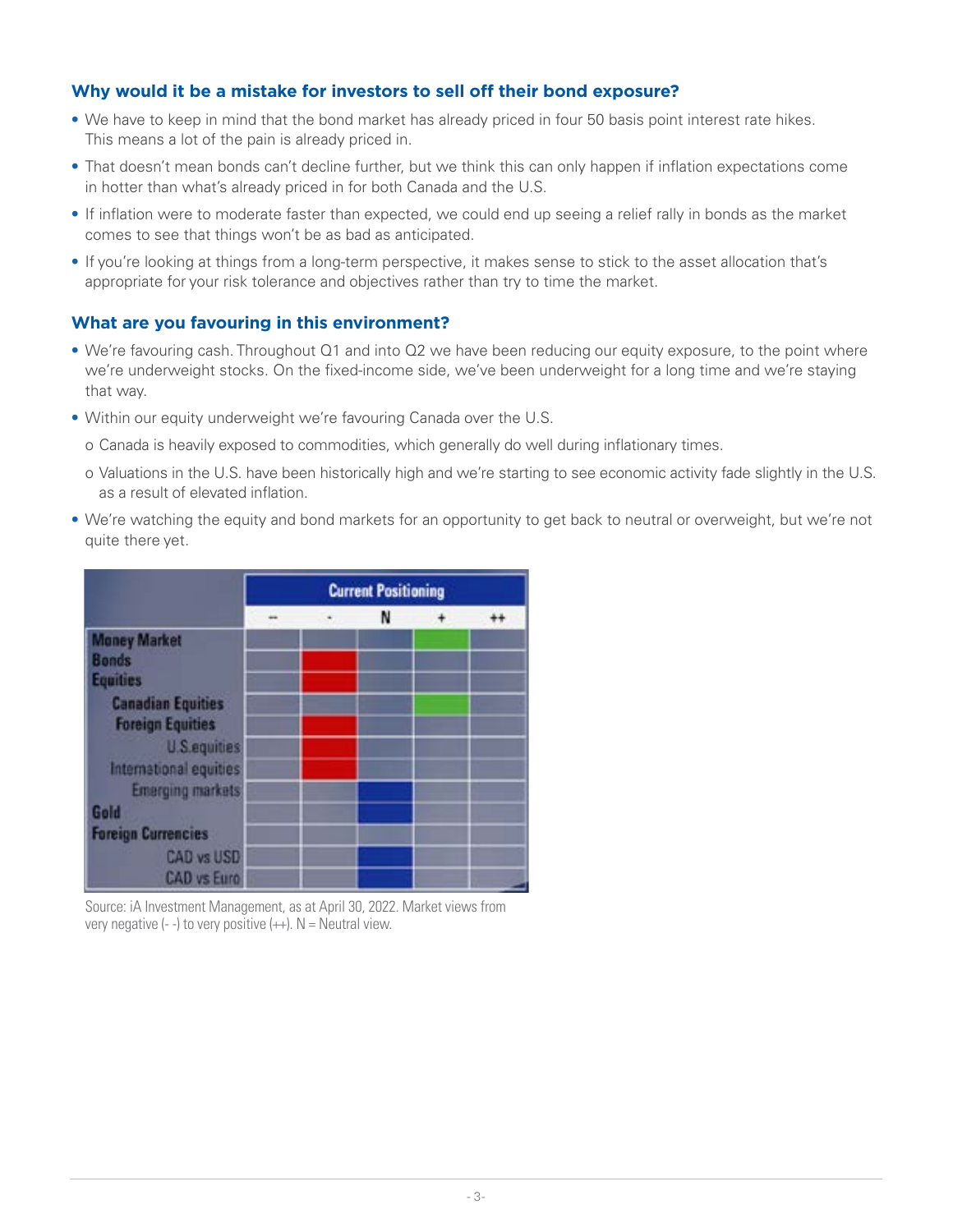# **How can you adapt the portfolios to deal with higher inflation?**

- There are a few things we can do to mitigate inflation's impact on equities and bonds.
- One is to have exposure to areas of the market that either aren't affected by inflation or that benefit from it, particularly commodities. We can gain this commodity exposure in a variety of ways, including:
	- o Direct exposure to gold
	- o A basket of stocks of commodity-producing companies
	- o Overweighting countries with a large commodity sector (e.g., Canada, Australia, and select Latin American countries)



Source: Morningstar, as at May 11, 2022.

- Another way of dealing with inflation has to do with the machine side of our "human + machine" approach to asset allocation.
- There are a few systematic strategies that tend to do well when market and economic regimes change, as is happening now with the shift from an accommodative monetary policy to a tightening cycle.
- Trend-following and momentum models tend to be able to pick up on these shifts and ride the wave as it's happening, and these models are part of the reason we're currently underweight equities and bonds.
- We believe our combination of asset class exposures and systematic strategies positions us well in the current inflationary environment.

# **Visit [iaclarington.com](http://iaclarington.com) to learn more about Tej Rai and the iA Investment Management Asset Allocation team.**